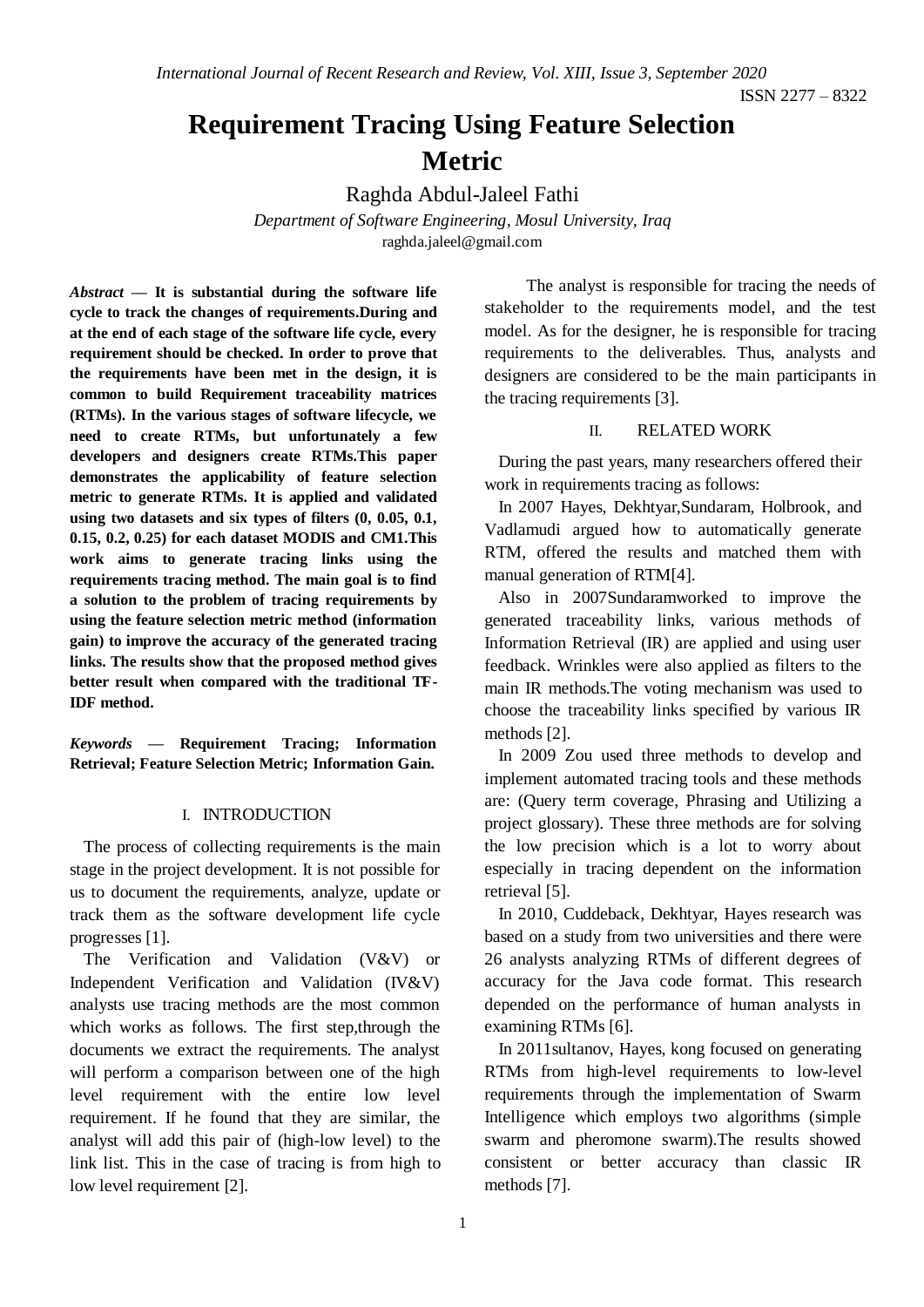In 2012 Kong focused on how human analysts use tracing information generated by automated methods to create the final RTM and how to enhance the process of generating the RTM [8].

In 2014, Cleland-Huang, Gotel, Hayes, Mäder, Zisman identified seven studies in the traceability direction. Each direction of this research assists in the treatment to achieve traceability. Each part of this research it is fully implementable as it helps our organization to work cooperatively to develop traceability[9].

In 2016, Rick Kok introduced more advanced traceability mechanisms. By doing an experiment using data from production environment. Researchers have found that there is likely to be an increase implementation performance in the long-range at the same time leading to improved efficiency and reduce effort in requirements management[10].

In 2018, Dawood and Sahraoui built a structure to generate diagrams of design from requirements in a semi-automatic way and built traceability between requirements and design phases, and in contrast. This structure explains how to manage traceability in various levels, and how to implement these changes[11].

#### III. REQUIREMENTTRACING

When requirements being traced from high to low level, tracing is defined as the ability to track requirements in specifications to their source in a group of documented links [12].

Requirements Tracing is done in the following format:

First step, parsed and tokenized is done for each requirement. Then stopwords is done to delete all words that are not beneficial in retrieval,*for example* ("Shall", "the", "for"). In order to guarantee that the other formats of the same word can be treated as one term (e.g., "information" and "informational"), so the stemmed will be applied to the remaining tokens. Finally, create and store for the document vector representation [13].

In fact, the retrieval process is as following: After the requirements vectors are created, for the case of forward-tracing, the list of queries, which

represent high-level requirements, will be processed as a query after the other, and it will also be converted into query vectors.Then similarity will be calculated for each pair of query-design element, then for each query, a list of design elements with non-zero similarity values will be generated, then similarity values are arranged in descending order. These lists are returned to the analyst [13].

# IV. INFORMATION RETRIEVAL

Information retrieval (IR) is a search in a set of documents for a document that is relevant to a specific information. In a similar outline, the weight relevance arranges the returned documents in response to a query. It is a value in counted numbers that indicates how accurately the returned document matches the query. The document that is higher relevant to the query means that is a greater weight. From the user's point of view, the document is relevant if he thinks that the document is relevant to the original query. He may not accept with the high weight value that appears for each retrieved document [14].

Initially the behavior of traditional IR methods was applied to requirements tracing problems.The methods that were applied were as follows[15]:

The vector of information retrieval, called *standard vector model* (also known as *tf-idf model* ) is defined as follows [16,17]:

Let  $V = \{k_1,..., k_N\}$  be the vocabulary of a given document collection. Then, a vector model of a document d is a vector  $(w_1, ..., w_N)$  of keyword weights, where  $w_i$  is computed as Eq. (1)[2,16,17]:

$$
w_i = tf_i(d).idf_i \dots (1)
$$

Where tfi(d) is the term frequency of the ith keyword in document d , idf<sup>i</sup> is the inverse document frequency of the ith term in the document collectionis computed asEq. (2)[2,16,17]:

 = ………………... (2)

Where df<sub>i</sub> is the total number of documents containing the ith term in the document collection, and n is the size of the document collection.

Given a document vector  $d=(w_1,..., w_N)$  and a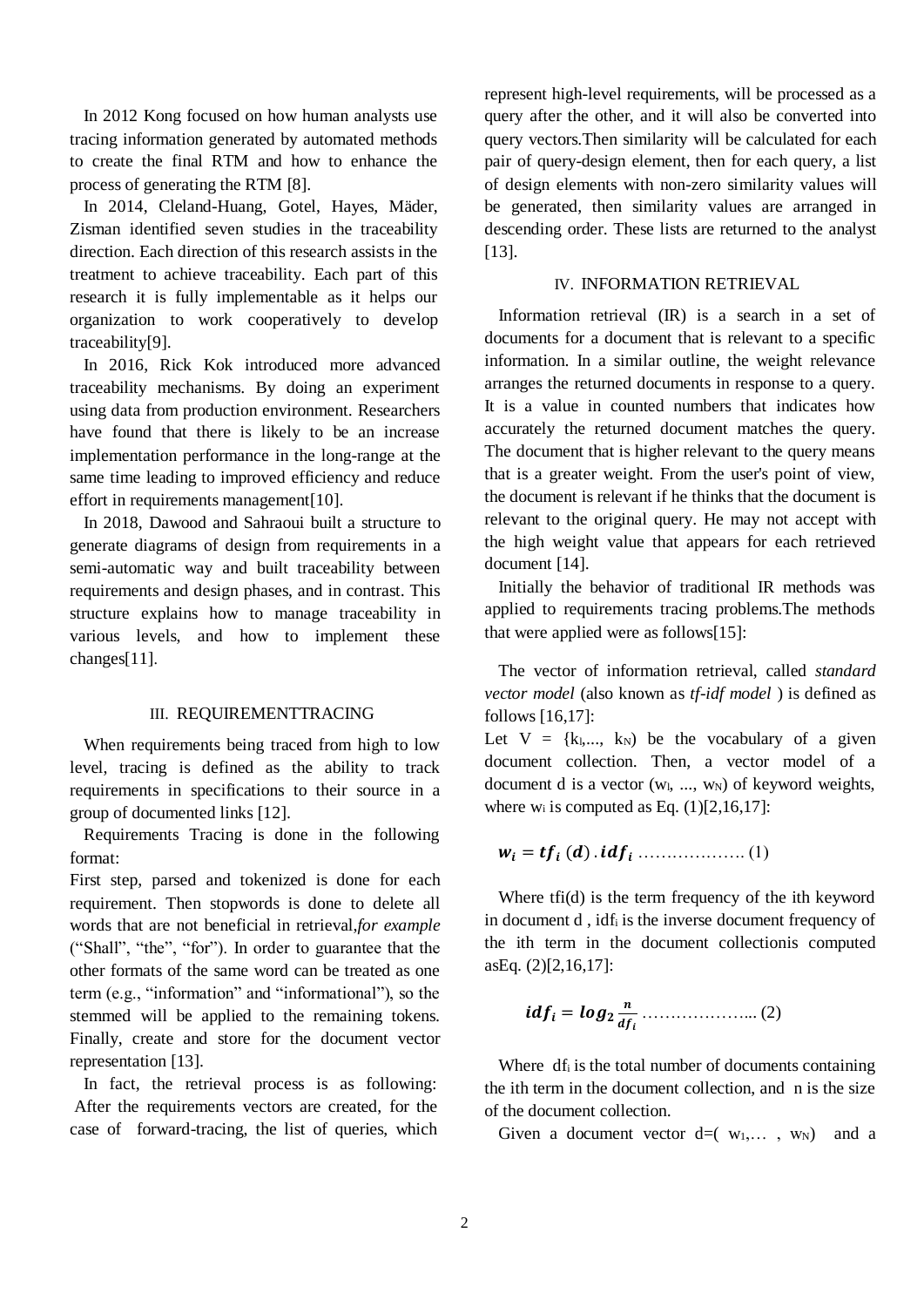similarly computed query vector  $q=(q_1,..., q_N)$  the similarity between d and q is defined as the cosine of the angle between the vectors asEq. (3)[2,16,17]:

$$
sim(d,q) = cos(d,q) = \frac{\sum_{i=1}^{N} w_i \cdot q_i}{\sqrt{\sum_{i=1}^{N} w_i^2 \cdot \sum_{i=1}^{N} q_i^2}} \dots (3)
$$

#### V. EMPLOYD FILTERS

To generate the list of candidate links with relevance higher than one of the predefined levels, six filters were used: 0, 0.05, 0.1, 0.15, 0.2, and 0.25. These filters evaluate the quality of the candidate link list.

#### VI. MEASURING THE EFFICIENCY

We designed a requirement tracing tool to time saving of the analyst as well as generating RTMs with high quality, in addition to improving the value of (*Recall*) and (*Precision*).

When calculating two metrics, can give us an evaluation of requirements tracing as follows [13]:

**Recall** is the actual match rate that can be found, as Eq.(4) [13].

**Recall** = 
$$
\frac{Number\ of\ matches\ found\ by\ the\ IR\ method}{Total\ number\ of\ possible\ matches}
$$
 (4)

**Precision** is the percentage of all candidate links that returned because it considers the correct matches of these links, as Eq. (5) [13].

*Precision* = <u>*number of links returned by the IR method*...(5)</u> Number of true links found

# VI. TEXT CATEGORIZATION

The operation of arranging text documents in one or more predetermined categories or classes of similar documents is called *Text categorization*. A set of features are selected to demonstrate the combination of a specific document with a specific category. The set of features creates differences in the results of this categorization. The method of arranging text documents into similar categories

reduces the overhead for a quick retrieval of these documents and provides a smaller domain in which the user can explore a similar document, this thing is realized by the advocates of text categorization[18].

Supervised learning is in-demand in most of the realworld classification problems. It is not known in both main class probabilities and class-conditional probabilities. Subsequently, In order for this field to be represented in the best way, many candidate features have been introduced. Regrettably, many of these are either partially or totally irrelevant/redundant to the desired concept. There are three features in relation to the desired concept which are relevant, irrelevant and redundant. A *relevant feature* which is must be neither irrelevant nor redundant to the desired concept, an *irrelevant feature* does not affect the desired concept in any way, and a *redundant feature* does not add anything new the desired concept. In multiple applications, sometimes learning will not work well before removing these undesirable features especially when the volume of dataset is so huge. In order to significantly reduce the running time of the learning algorithm and give a more general concept, we must reduce the number of irrelevant/redundant features. This will help in understanding more the concept of real-world classification problems. Feature selection styles are trying to choose a subset of relevant features to the desired concept[19].

#### VII. FEATURE SELECTION METRIC

By reducing noise, which is also known as reducing feature space dimensionality and removing noninformative features, the information for each document given to the classifier will enhance the quality of the related content.

Therefore, reducing feature space dimensionality is a critical stage on the whole results. For this purpose, a well-known feature selections metric is selected: Information Gain [20].

# VIII. **INFORMATION GAIN**

IG is a substantial feature selection method that calculates how much the feature is informative about the class. IG explain the unconfirmed reduction in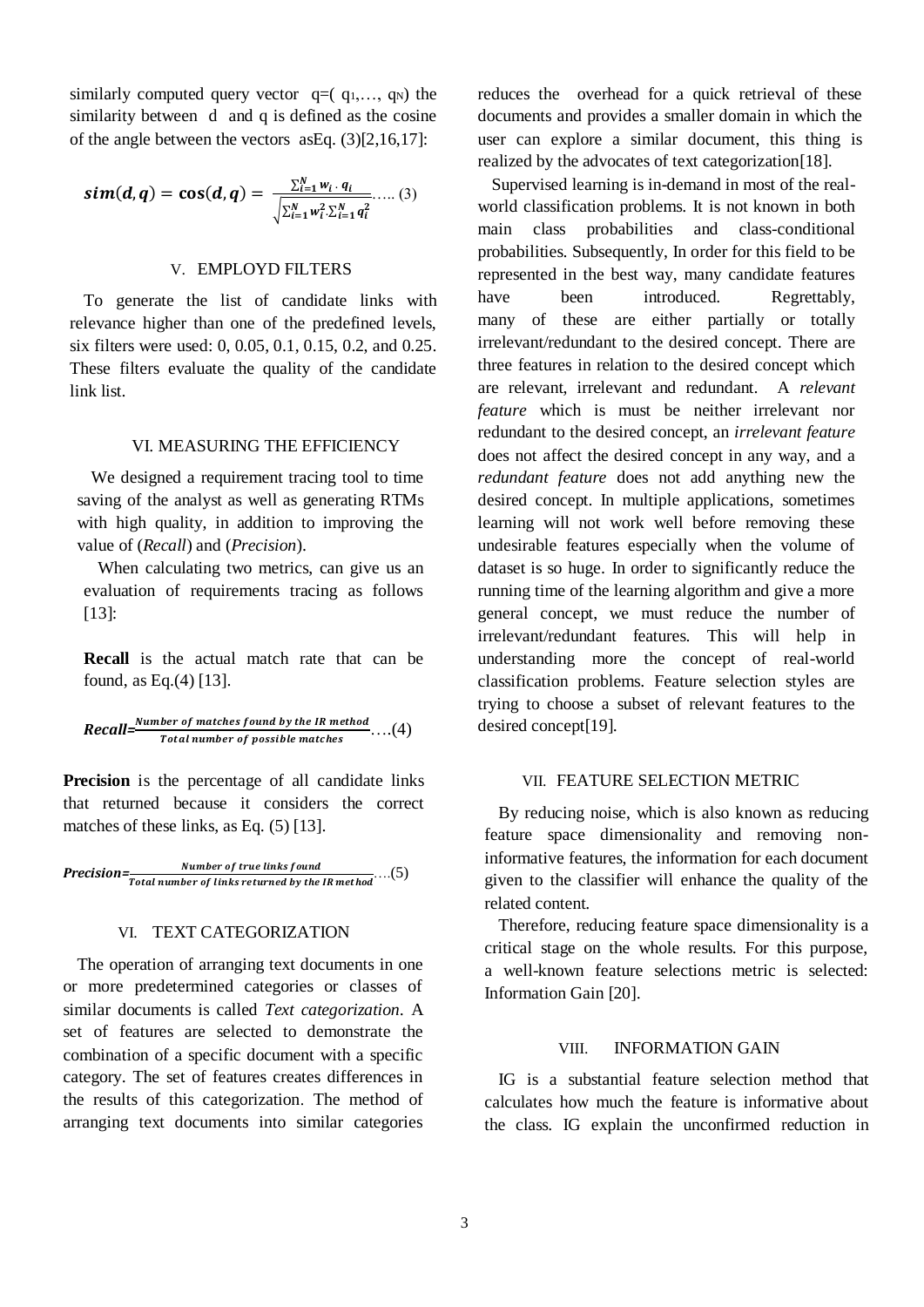identifying category by defining the value of the feature. IG is a classification points method which can be counted for a term by as Eq.6 [21]:

As shown in the following figure (Fig.1),there is a horizontal line divided into two categories:above the line is the positive category and below the line is negative category. Each column represents the document distribution within the corpus for each term  $(t_1, t_2, t_3, t_4, t_5, and t_6)$ . The height in one column represents the number of documents in the corpus. The number of documents containing this term is in height of the shaded part. To declare the number of different documents, we use a, b, c, and d as follow [22]:



*Figure 1Example of different distributions of documents that contain six terms in the whole collection*

Where [22]:

**a** is the number of documents in the positive category that contain this term.

**b** is the number of documents in the positive category that do not contain this term.

**c** is the number of documents in the negative category

that contain this term.

**d** is the number of documents in the negative category that do not contain this term.

$$
ig = \frac{a}{N} * log \frac{a*N}{(a+c)*(a+b)} + \frac{b}{N}
$$
  
\n
$$
* log \frac{b*N}{(b+d)*(a+b)} + \frac{c}{N}
$$
  
\n
$$
* log \frac{c*N}{(a+c)*(c+d)} + \frac{d}{N}
$$
  
\n
$$
* log \frac{d*N}{(b+d)*(c+d)}...(6)
$$

#### IX. DATA SETS

This work is validated using two NASA open source datasets. Both MODIS and CM-1 datasets are used here to assess the utilized techniques of IR. The MODIS dataset consists of 19 high level and 49 low-level requirements, where the CM-1 dataset contains 235 high-level requirements and 220 design elements. A manual tracing was done for both datasets for verification; these are referred to as "answer sets" or "theoretical true traces". There were 41 and 361 true links found for the MODIS and CM-1 datasets, respectively.

# X. EXPERIMENTAL RESULTS

Feature Selection Metric is presented in this paper, along with a discussion of the preprocessing techniques that are commonly used. First, the documents are parsed using two approaches as follow: *Statistical Format*, this method represents all the texts in high and low level requirements and *Linguistic Parser*, this method is done by entering the texts in the high and low-level requirements into the parser and analyzing the texts. Only four types of parser outputs are taken according to the (POS) tagger, and these outputs are (NN, NNS, NNP, NNPS). Whether it is a statistical or linguistic process, Stem process will be applied, and the stem process will be carried out either by (Porter Stemming Algorithm) or by the proposed method, which is (Dictionary Stemming). In this work, it is suggested to build a dictionary, due to the various problems in the Porter algorithm and the lack of a specialized dictionary for the Stemming work. Finally, the term frequency is computed using information gain metric rather than TF-IDF. In this paper the vector space model is used for Information Retrieval.

The six filters were used together with the metrics described previously using MODIS and CM1 datasets. The results are compared with those found in [23].

# *A. First Dataset (MODIS) with Filters (0, 0.05, 0.1, 0.15, 0.2 and 0.25):*

In this section, experiments are done using the MODIS Dataset and filters (0, 0.05, 0.1, 0.15, 0.2 and 0.25). Table (I) and (II) show the results of running the Information Gain for each filter. The results for all filter show that the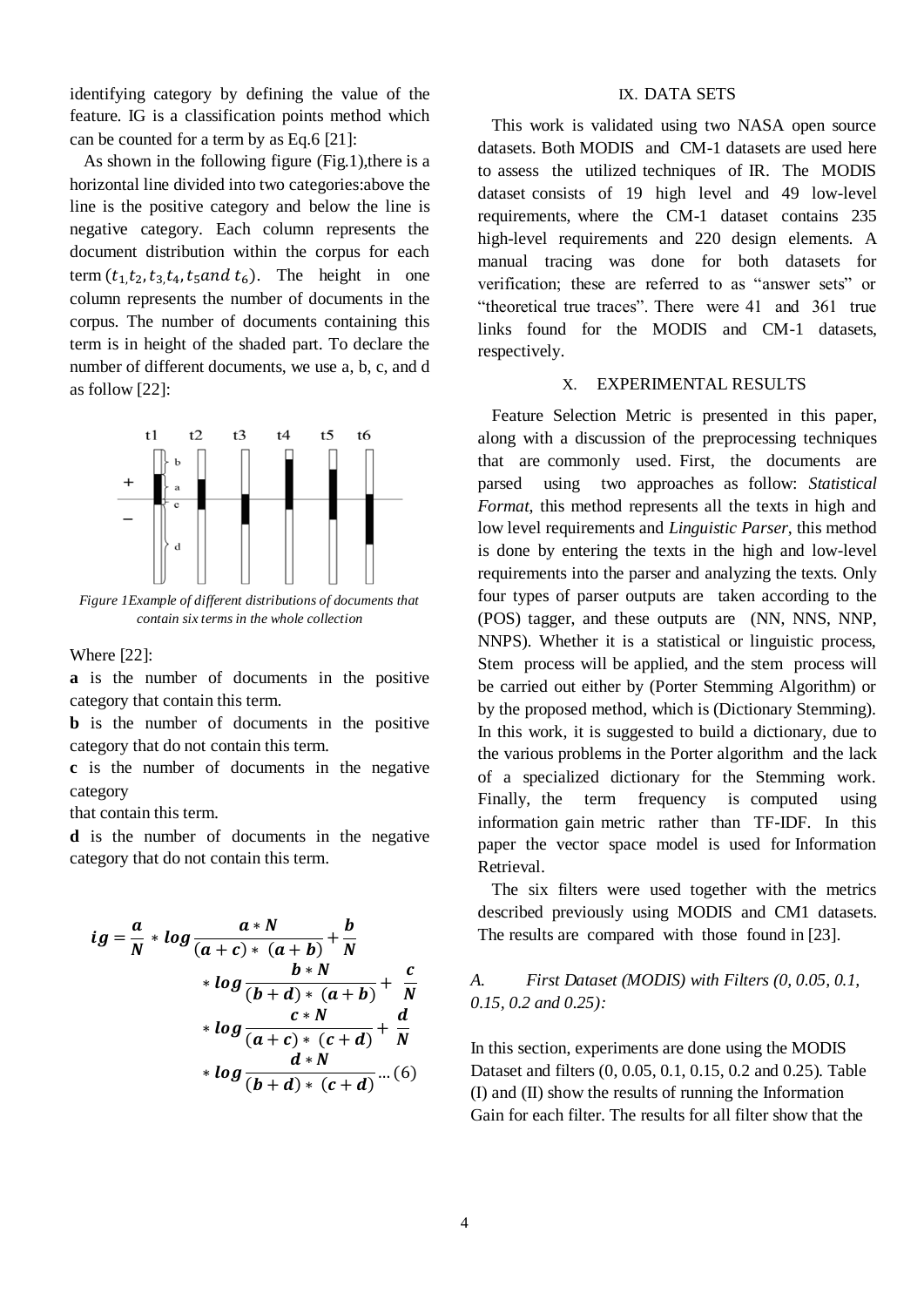values of Recall and Precision for all filter improved except those marked with a (\*).

| Table I                             |
|-------------------------------------|
| RESULT OF INFORMATION GAIN IN MODIS |
| DATASET WITH PORTER ALGORITHM       |

| Format             | <b>Filter</b> | Recall  | <b>Precision</b> |
|--------------------|---------------|---------|------------------|
| XML                |               | 79.6    | 7.9              |
| <b>Statistical</b> | $\theta$      | 75.6*   | 9.0              |
| Linguistic         |               | $70.7*$ | 9.6              |
| <b>XML</b>         |               | 48.7    | 7.7              |
| <b>Statistical</b> | 0.05          | 75.6    | 10.2             |
| Linguistic         |               | 70.7    | 10.0             |
| <b>XML</b>         |               | 29.2    | 11.7             |
| <b>Statistical</b> | 0.1           | 58.5    | 17.3             |
| Linguistic         |               | 68.2    | 14.6             |
| <b>XML</b>         |               | 24.4    | 17.2             |
| <b>Statistical</b> | 0.15          | 34.1    | 17.5             |
| Linguistic         |               | 53.6    | 19.8             |
| XML                |               | 19.5    | 21.6             |
| <b>Statistical</b> | 0.2           | 29.2    | 34.2             |
| Linguistic         |               | 41.4    | 22.0             |
| <b>XML</b>         |               | 19.5    | 32.0             |
| <b>Statistical</b> | 0.25          | 26.8    | 45.8             |
| Linguistic         |               | 29.2    | $24.0*$          |

Table II RESULT OF INFORMATION GAIN IN MODIS DATASET WITH DICTIONARY

| Format             | <b>Filter</b> | <b>Recall</b> | <b>Precision</b> |
|--------------------|---------------|---------------|------------------|
| XML                |               | 79.6          | 7.9              |
| <b>Statistical</b> | 0             | $75.6*$       | 9.2              |
| Linguistic         |               | $70.7*$       | 9.6              |
| XML                |               | 48.7          | 7.7              |
| <b>Statistical</b> | 0.05          | 75.6          | 10.4             |
| Linguistic         |               | 70.7          | 9.8              |
| XML                |               | 29.2          | 11.7             |
| <b>Statistical</b> | 0.1           | 58.5          | 17.1             |
| Linguistic         |               | 68.2          | 14.3             |
| XML                |               | 24.4          | 17.2             |
| <b>Statistical</b> | 0.15          | 34.1          | 17.5             |
| Linguistic         |               | 53.6          | 19.6             |
| XML                | 0.2           | 19.5          | 21.6             |
| <b>Statistical</b> |               | 29.2          | 35.2             |

| Linguistic         |      | 41.4 | 22.0    |
|--------------------|------|------|---------|
| XML                |      | 19.5 | 32.0    |
| <b>Statistical</b> | 0.25 | 26.8 | 47.8    |
| Linguistic         |      | 29.2 | $24.0*$ |

*B. First Dataset (CM1) with Filters (0, 0.05, 0.1, 0.15, 0.2 and 0.25):*

In this section, experiments are done using the CM1Dataset and filters (0, 0.05, 0.1, 0.15, 0.2 and 0.25). Table (III) and (IV) show the results of running the Information Gain for each filter. The results showed that most of the Recall values that have been written in bold are better than the values compared with them. As for the values of Precision, one value that have been written in bold in table III is better than the values compared with them.

Table III RESULT OF INFORMATION GAIN IN CM1 DATASET WITH PORTER ALGORITHM

| Format             | <b>Filter</b> | <b>Recall</b> | <b>Precision</b> |
|--------------------|---------------|---------------|------------------|
| <b>XML</b>         |               | 97.8          | 1.5              |
| <b>Statistical</b> | 0             | 98.6          | 1.0              |
| Linguistic         |               | 89.4          | 1.6              |
| <b>XML</b>         |               | 92.2          | 4.3              |
| <b>Statistical</b> | 0.05          | 95.2          | 1.4              |
| Linguistic         |               | 85.5          | 2.1              |
| <b>XML</b>         |               | 76.4          | 10.8             |
| <b>Statistical</b> | 0.1           | 89.1          | 2.6              |
| Linguistic         |               | 73.4          | 3.1              |
| XML                |               | 53.7          | 19.1             |
| <b>Statistical</b> | 0.15          | 78.3          | 4.4              |
| Linguistic         |               | 62.6          | 4.7              |
| <b>XML</b>         |               | 32.6          | 27.1             |
| <b>Statistical</b> | 0.2           | 67.5          | 6.8              |
| Linguistic         |               | 50.1          | 6.5              |
| <b>XML</b>         |               | 21.9          | 34.8             |
| <b>Statistical</b> | 0.25          | 53.7          | 10.4             |
| Linguistic         |               | 39.0          | 9.3              |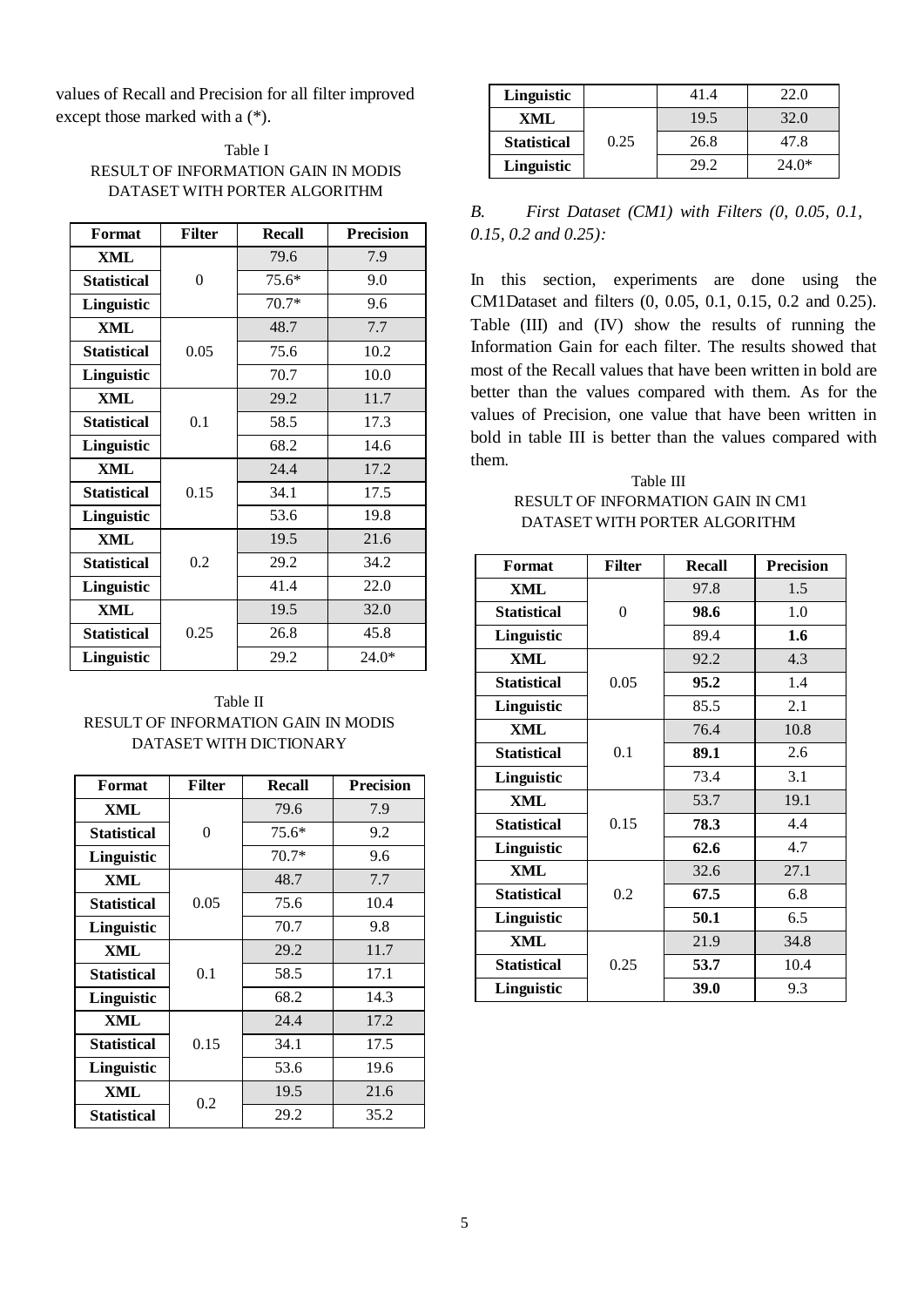# Table IV RESULT OF INFORMATION GAIN IN CM1 DATASET WITH DICTIONARY

| Format             | <b>Filter</b> | <b>Recall</b> | <b>Precision</b> |
|--------------------|---------------|---------------|------------------|
| XML                |               | 97.8          | 1.5              |
| <b>Statistical</b> | 0             | 98.6          | 1.0              |
| Linguistic         |               | 98.6          | 1.0              |
| <b>XML</b>         |               | 92.2          | 4.3              |
| <b>Statistical</b> | 0.05          | 95.2          | 1.4              |
| Linguistic         |               | 95.2          | 1.4              |
| XML                |               | 76.4          | 10.8             |
| <b>Statistical</b> | 0.1           | 88.9          | 2.5              |
| Linguistic         |               | 73.1          | 3.1              |
| <b>XML</b>         |               | 53.7          | 19.1             |
| <b>Statistical</b> | 0.15          | 78.1          | 4.2              |
| Linguistic         |               | 61.4          | 4.6              |
| <b>XML</b>         |               | 32.6          | 27.1             |
| <b>Statistical</b> | 0.2           | 67.8          | 6.7              |
| Linguistic         |               | 49.8          | 6.4              |
| <b>XML</b>         |               | 21.9          | 34.8             |
| <b>Statistical</b> | 0.25          | 53.4          | 10.1             |
| Linguistic         |               | 38.5          | 9.0              |

# XI.CONCLUSIONS AND FUTURE WORK

In this paper, the effectiveness of information retrieval methods in automating the tracing of textual requirements was examined. The information gain was evaluated and it was found that there were better results for Recall and Precision compared to TF-IDF. In this work, the vector space model was adapted for information gain, in addition to the Statistical and Linguistic format. Porter Stemming Algorithm and Dictionary for stemming were applied using two open source datasets (MODIS and CM1).Future work can carry on in several directions, such as the use of another technique in Information Retrieval (IR), as well as the vector space model and another Feature Selection Metric rather than information gain. More methods can be sought to be employed other than to Feature Selection Metric enhance results.

# XII. REFERENCES

- [1] D.K. Susan Geethu ,R. Subha ,S. Palaniswami, *Semantic Swarm Intelligence for Candidate Links*, In International Journal on Cybernetics & Informatics ( IJCI) Vol.1, No.3, June 2012.
- [2] S.K. Sundaram, *Requirements Tracing Using Information Retrieval*, Dissertation for the Degree of Doctor in Philosophy (Ph.D.) in Engineering , University of Kentucky, 2007.
- [3] G.A. Stout, *Requirements Traceability and the Effect on the System Development Lifecycle (SDLC)*, Technical Report, DISS 725, Spring Cluster, 2001.
- [4] J.H. Hayes, A. Dekhtyar, S.K. Sundaram, A. Holbrook, S. Vadlamudi, A. April, *REquirements Tracing On target (RETRO):Improving Software Maintenance through Traceability Recovery*. In Innovations in Systems and Software Engineering 3 (3), pp:193-202,2007.
- [5] X. Zou*, Improving Automated Requirements Trace Retrieval Through Term-Based Enhancement Strategies*, Dissertation for the Degree of Doctor in Philosophy (Ph.D.), College of Computing and Digital Media, DePaul University, 2009.
- [6] D. Cuddeback, A. Dekhtyar, J.H. Hayes, *Automated Requirements Traceability: the Study of Human Analysts*, Requirements Engineering Conference (RE), 2010 18th IEEE International, Sept. 27 2010-Oct. 1 2010, pp: 231-240 , ISSN :1090705X , Print ISBN:978-1-4244-8022-7.
- [7] H. Sultanov, J.H. Hayes, W. Kong, *Application of swarm techniques to requirements tracing*, Journal of Springer-Verlag London Limited 2011, N0:10, 2011.
- [8] W. Kong, *Improving Traceability Recovery Techniques Through The Study Of Tracing Methods And Analyst Behavior*, Dissertation for the Degree of Doctor in Philosophy (Ph.D.) in Engineering , University of Kentucky, 2012.
- [9] J. Cleland-Huang, O. Gotel,J.H. Hayes,P. Mäder, A. Zisman, *Software Traceability: Trends and Future Directions*, the 36th International Conference on Software Engineering (ICSE), Hyderabad, India, 2014.
- [10] R. Kok ,*Tracing Requirements in an Insurance Software Development Company*, Dissertation for the Degree of Master in Business Informatics Department of Information and Computing Sciences, Utrecht University, July 2016.
- [11] O. S. Dawood, A.Sahraoui, *Toward Requirements and Design Traceability using Natural Language Processing*, European Journal of Engineering Research and Science (EJERS), Vol. 3, No. 7, July 2018.
- [12] Ali M.J., *Metrics for Requirements Engineering*, Dissertation for the Degree of Master of Science (M.Sc.) in Computing Science, Umea University,2006.
- [13] J.H. Haye, A. Dekhtyar, J. Osborne, *Improving requirements tracing via information retrieval*. In Requirements Engineering Conference, 2003. Proceedings. 11th IEEE International, 8-12 Sept. 2003, pp:138-147. ISSN :1090- 705X, Print ISBN:0-7695-1980-6.
- [14] H. Sultanov , *Application Of Swarm And Reinforcement Learning Techniques To Requirements*, Dissertation for the Degree of Doctor in Philosophy (Ph.D.) in Engineering , University of Kentucky,2013.